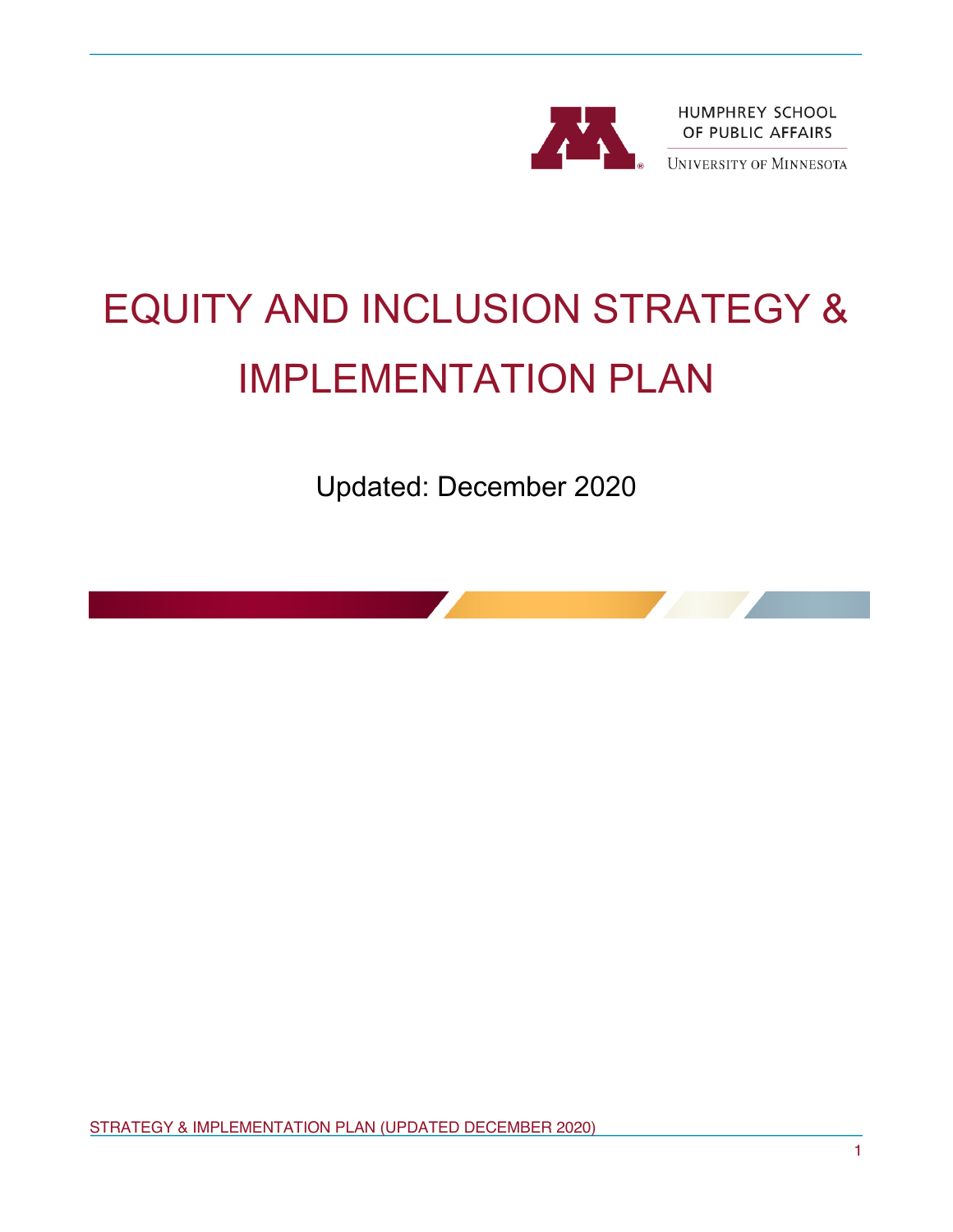# INTRODUCTION

# **STATEMENT OF PURPOSE**

The mission of the Humphrey School of Public Affairs is to inspire, educate, and support innovative leaders to advance the common good in a diverse and changing world. We seek to achieve our mission by:

- Creating an inclusive, welcoming, and supportive school environment
- Ensuring that the people and scholarship at the School reflect our community and the world
- Building an institution committed to intercultural growth and learning

Humphrey School faculty, staff, students, and alumni share a commitment to equity, inclusion, and diversity that are the legacy of our namesake, Hubert H. Humphrey. In 1948 Mayor Humphrey burst on the national political scene with an impassioned speech at the Democratic National Convention in which he called for inclusion of civil rights in the party platform.

In 1961, then-Senator Humphrey reminded us that "it is one thing to enact legislation that outlaws flagrant examples of racial discrimination—segregated hotels, buses, and parks. It is another thing to eliminate the more subtle and sophisticated techniques that effectively limit true freedom of choice in jobs, education, and housing."

True to his vision, the Humphrey School is committed to creating an inclusive and equitable scholarly community and to confronting the "subtle and sophisticated" systems that limit true freedom and constrain true diversity of people and thought.

The Humphrey School is committed to:

- Sharing responsibility for building, maintaining, and improving an inclusive school climate to increase appreciation of and respect for diverse backgrounds, as well as multiple and intersectional identities
- Establishing organizational structures that support inclusive decision-making across the School
- Recruiting and retaining a diverse faculty, staff and student body
- Fostering a respectful and equitable learning environment for all Humphrey students, staff, and faculty members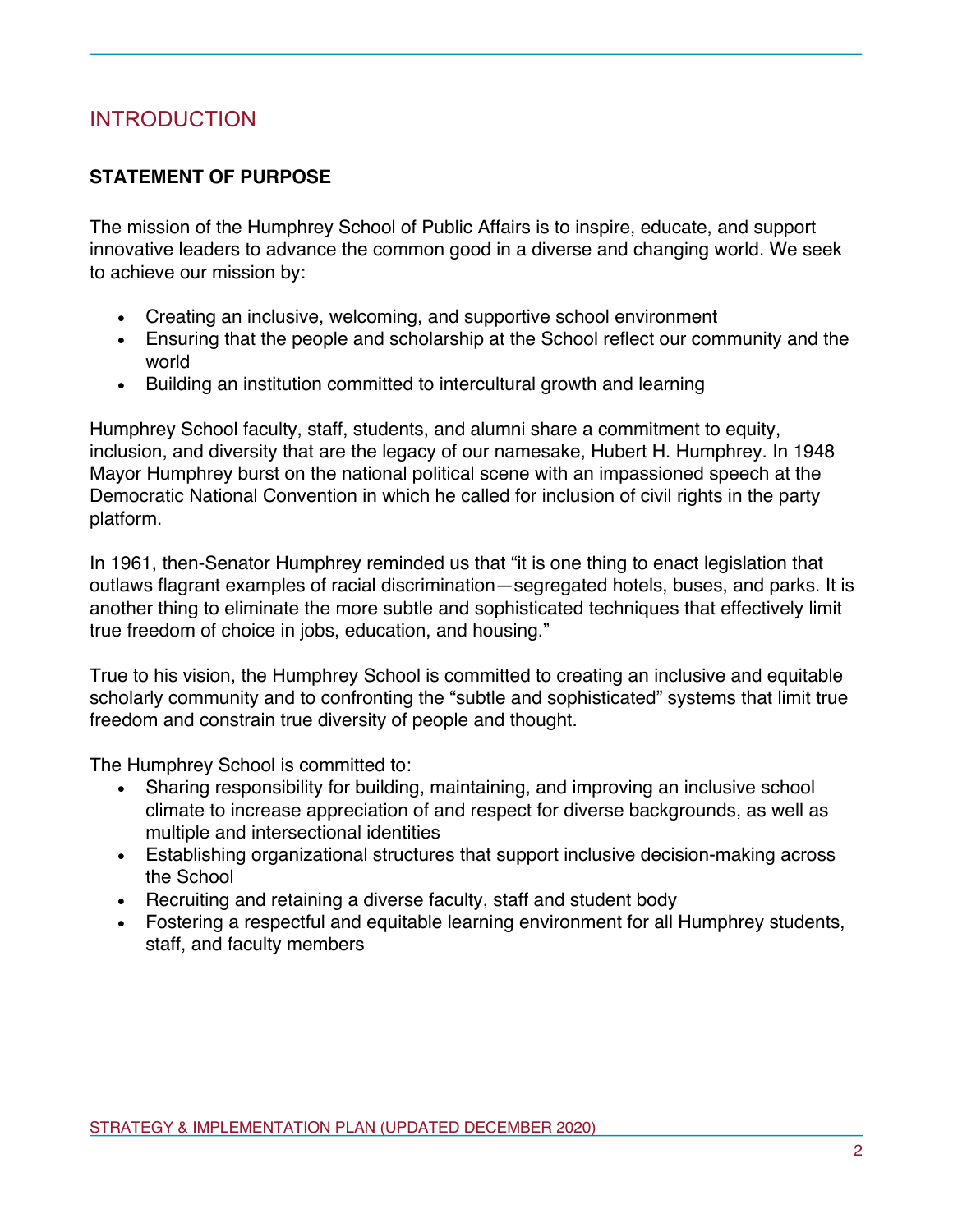# **DEFINITION OF TERMS: DIVERSITY, EQUITY, AND INCLUSION**

These three terms are used frequently in this strategy and implementation plan and so we offer working definitions here.

**Diversity:** Within the Humphrey School, our concept of creating a diverse community broadly encompasses people with identities that have been historically marginalized in our society and underrepresented in higher education and the realm of public affairs, particularly:

- People of Color
- Indigenous peoples
- New immigrant populations
- People with both visible and hidden disabilities
- Women and people of all gender identities and expressions
- First-generation college students

We also recognize issues of access and climate for individuals who might encounter barriers based on their religious expression, age, national origin, ethnicity, or veteran status.

**Equity:** Seeking to establish systems and practices that are fair and just, based on a recognition of individual differences and sociopolitical contexts that disproportionately impact some people more than others.

**Inclusion:** Creating, inviting, and welcoming individuals into an environment where all people have an opportunity to learn and contribute. Within the Humphrey School, we seek always to include multiple and potentially divergent perspectives into a common community of inquiry and learning.

# **RATIONALE FOR ANNUAL UPDATES**

The 2012–2017 Strategic Plan was the first of its kind and presented a grand vision for diversity at the Humphrey School. It incorporated medium and short-term objectives and strategies in service of longer-term aspirational goals. Goals, objectives, and strategies were developed in six focal areas.

Many of the School's diversity objectives and strategies were realized! We learned that a vision and strategic plan for diversity guides and facilitates meaningful outcomes and impacts. No longer is there a question as to whether we can positively impact the School's climate and way of doing business.

Looking back on the 2012 plan, we also realize that the general idea of diversity has evolved, making some of the ideas presented out of date or out of the strategic vision for the School. With equity, inclusion, and diversity much more at the center of the present dialogue in higher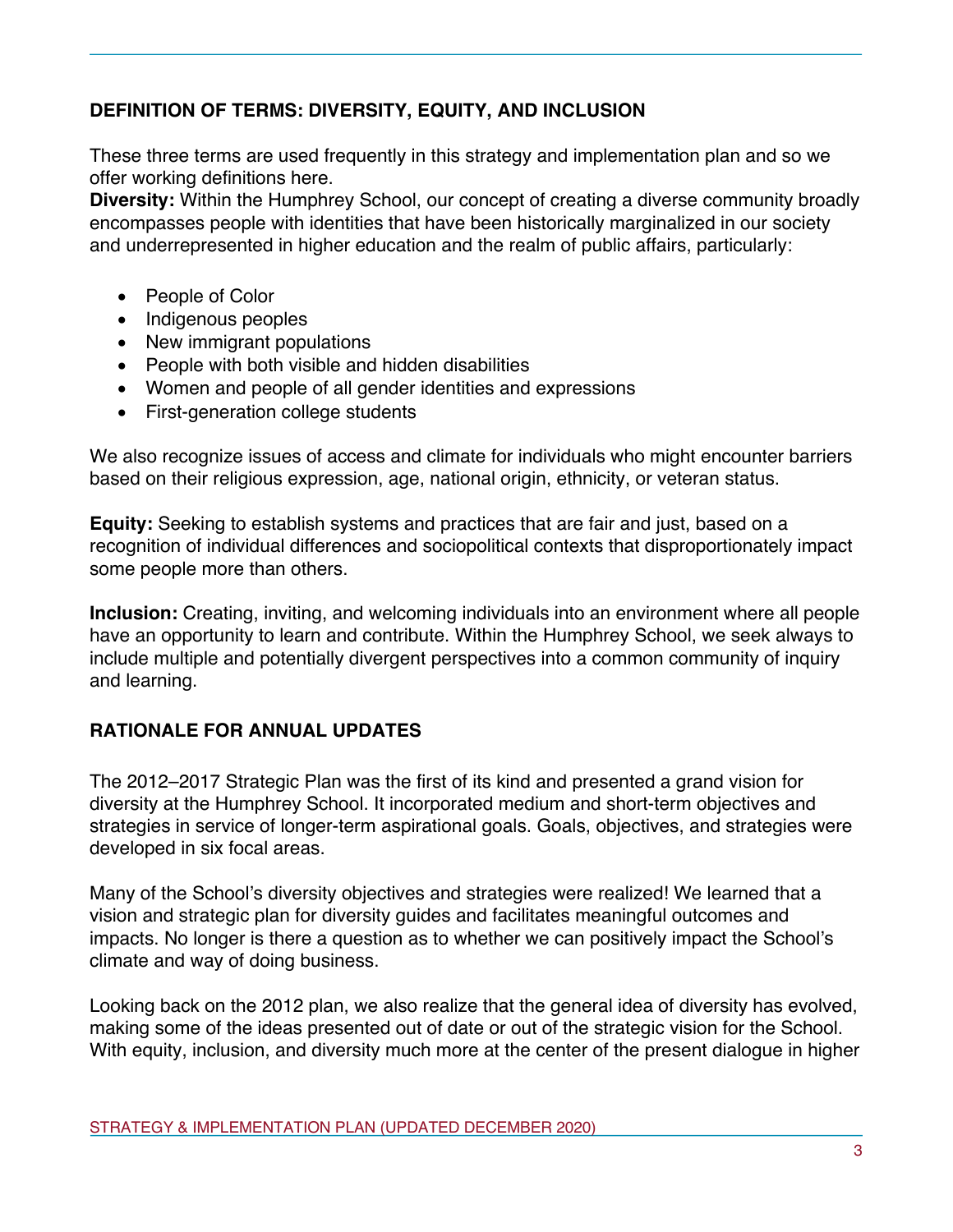education, there comes a recognition that our planning and actions require more frequent attention than a five-year cycle allows.

Our demonstrated successes in the area of equity, inclusion, and diversity, paired with a far more dynamic context in this realm, provide the rationale for an annual review and revision of our objectives and strategies within our more stable, overarching goals.

# **RATIONALE FOR FOCUS AREA–LED PLANNING**

The 2012–2017 Strategic Plan captured input from a broad and diverse subset of the Humphrey community. The One Humphrey planning committee drew upon information collected through these processes to develop goals, objectives, strategies, and performance measures in six focus areas. The resulting strategic plan was reviewed by key stakeholders and ultimately approved by the School's Executive Committee.

Our 2017 refresh process clarified that the 2012 plan generated a great deal of success and progress, but also that accountability to focus area-specific objectives and strategies remains a challenge. We have demonstrated that we can make substantial progress in these areas through a centralized planning process. Evidence from the 2017 refresh suggests that we can make even more progress if we decentralize the process, allowing each focus area to develop annual objectives, strategies, and actions that are appropriate to existing resources and that meet current (and changing) priorities. We see this as a natural evolution of the School's capacity to identify, engage, and overcome equity, inclusion, and diversity challenges.

## **DECENTRALIZING THE PLANNING PROCESS**

This workbook contains resources that support a decentralized annual planning process for the review and revision of strategic objectives and actions within the School's key focus area. It is a guide to key personnel, timetables, and current and historical information relevant to equity, inclusion, and diversity goals.

Following the process, each focus area will be able to convene to review and revise its respective goals, objectives, strategies, and actions for the academic year. Once each focus area has reviewed and revised its respective strategic plan and implementation process, the individual parts will combine to form the School's comprehensive plan, which will be approved annually by the Executive Council.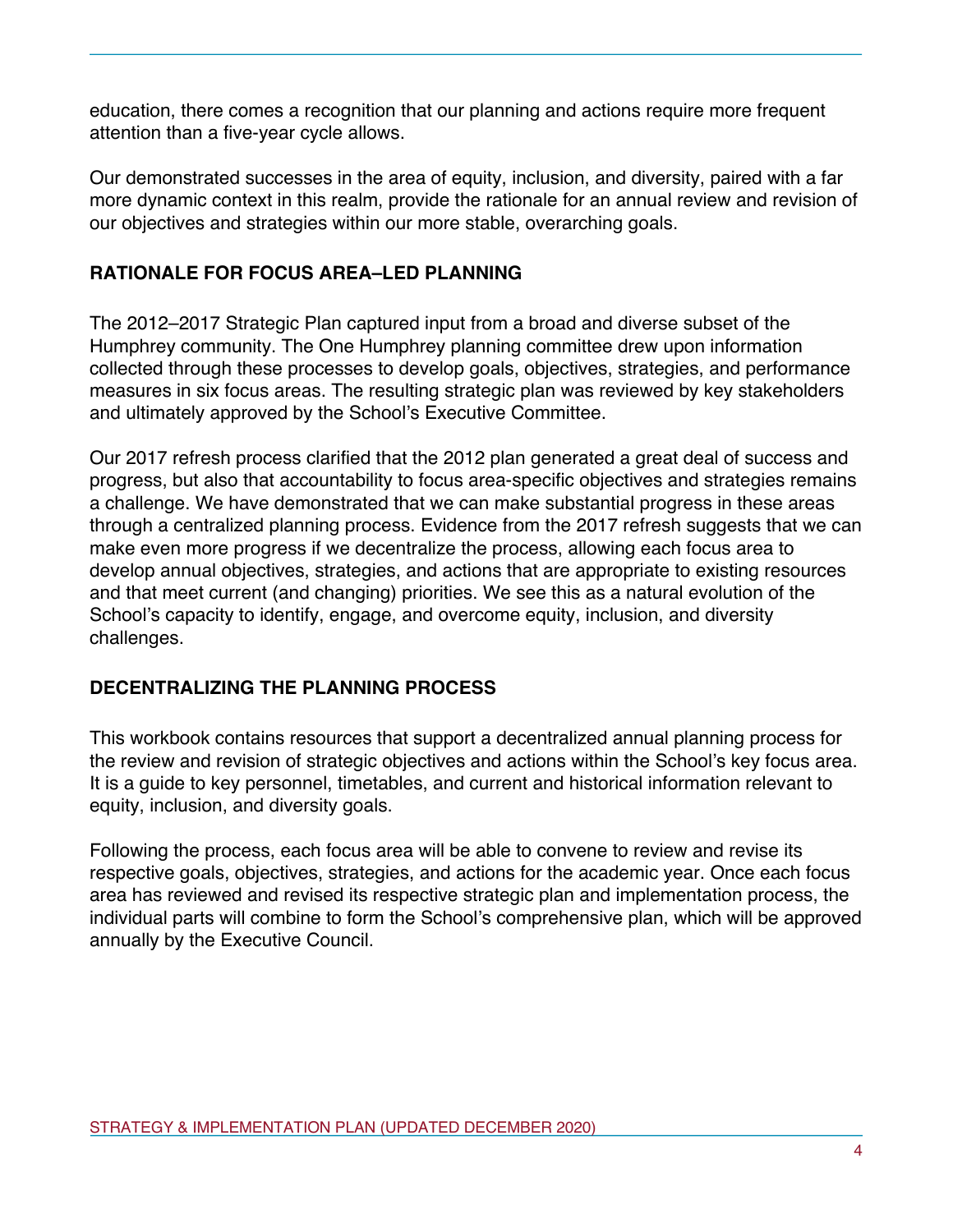# KEY PERSONNEL

| Table 1. The eight focus areas and responsible individuals and groups |  |  |
|-----------------------------------------------------------------------|--|--|
|-----------------------------------------------------------------------|--|--|

| <b>Focus Area</b>                                                 | <b>Key Person</b>                  | <b>Work Group</b>                                               |
|-------------------------------------------------------------------|------------------------------------|-----------------------------------------------------------------|
| <b>Climate</b>                                                    | EIC Co-Chairs                      | Humphrey Equity & Inclusion<br>Council                          |
| <b>Communication</b>                                              | Director of Communications         | Communications team                                             |
| <b>Curriculum</b>                                                 | Director of Academic Programs      | Curriculum Committee                                            |
| <b>Community Engagement</b>                                       | Associate Dean                     | Working group of Humphrey<br>School staff members               |
| <b>Recruitment &amp; Retention-</b><br><b>Faculty &amp; Staff</b> | Director of Human Resources        | Dean's leadership team and<br><b>Human Resources</b>            |
| <b>Recruitment of Students</b>                                    | Director of Admissions             | Admissions team and DGS team                                    |
| <b>Retention of Students</b>                                      | Director of Advising and Retention | Advising, Career and Professional<br>Development, and DGS teams |
| <b>Research</b>                                                   | Associate Dean                     | <b>Faculty Committee</b>                                        |

# **Table 2. Timetable for future annual review and revision process**

| <b>Date</b>      | <b>Action Step</b>                                                                                                            | <b>Responsible Party</b> |
|------------------|-------------------------------------------------------------------------------------------------------------------------------|--------------------------|
| <b>April/May</b> | Area leads submit summary report on<br>activities for the year to Executive<br>Council                                        | Focus area leadership    |
| <b>April/May</b> | Equity and Inclusion Council (EIC)<br>hosts end-of-year review and seeks<br>feedback on proposed sub-plans for<br>coming year | EIC Co-Chairs            |
| <b>Summer</b>    | Review and revision by focus area<br>work groups                                                                              | Focus area leadership    |
| <b>August</b>    | Presentation of proposed revisions to<br>the EIC                                                                              | <b>Executive Council</b> |
| <b>September</b> | Public introduction of revised plan at<br>fall kickoff                                                                        | EIC Co-Chairs            |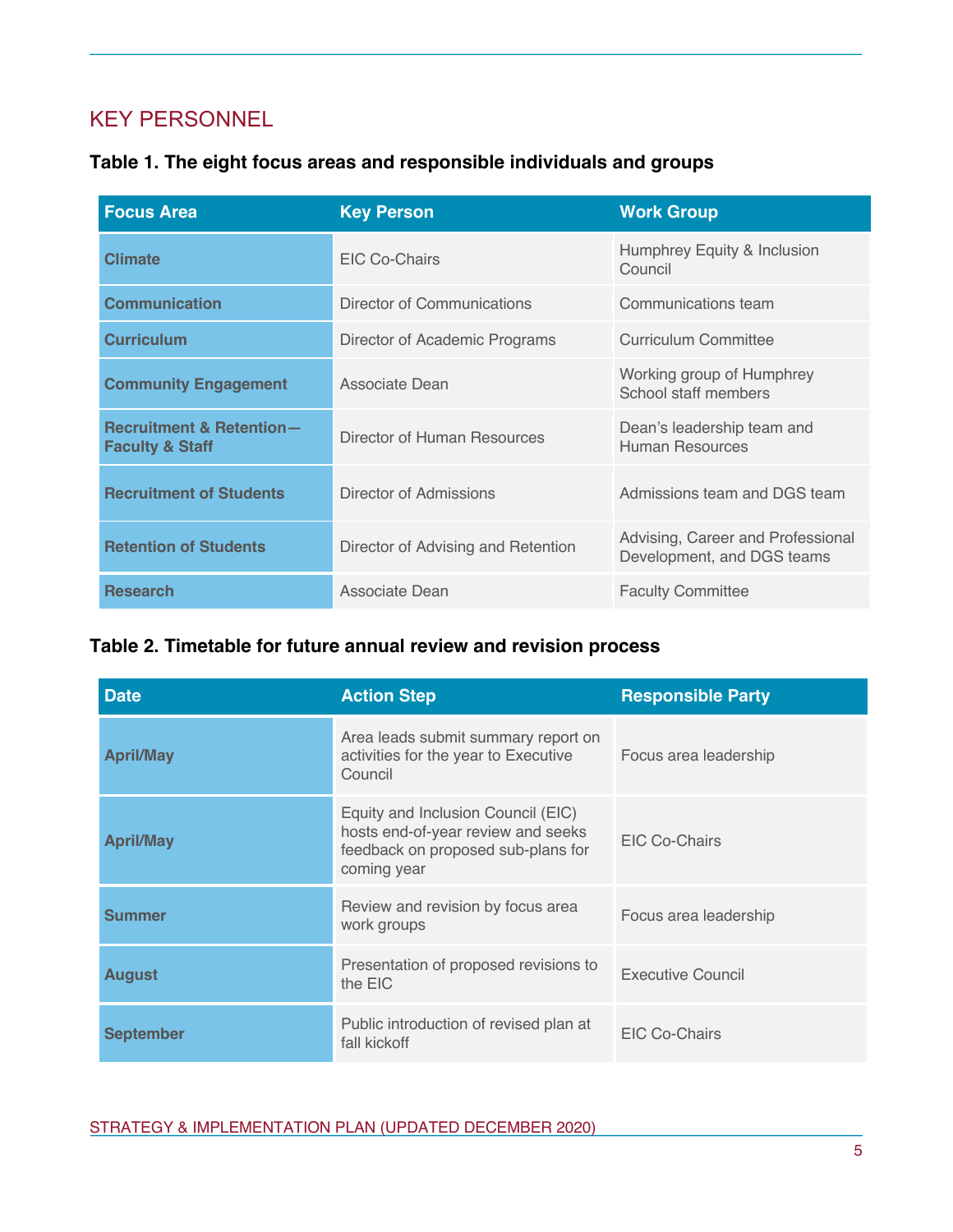| <b>Date</b>       | <b>Action Step</b>                                          | <b>Responsible Party</b> |
|-------------------|-------------------------------------------------------------|--------------------------|
| <b>September</b>  | Opportunity to incorporate new ideas<br>and recommendations | Focus area leadership    |
| September/October | Finalization of plan                                        | Executive Council        |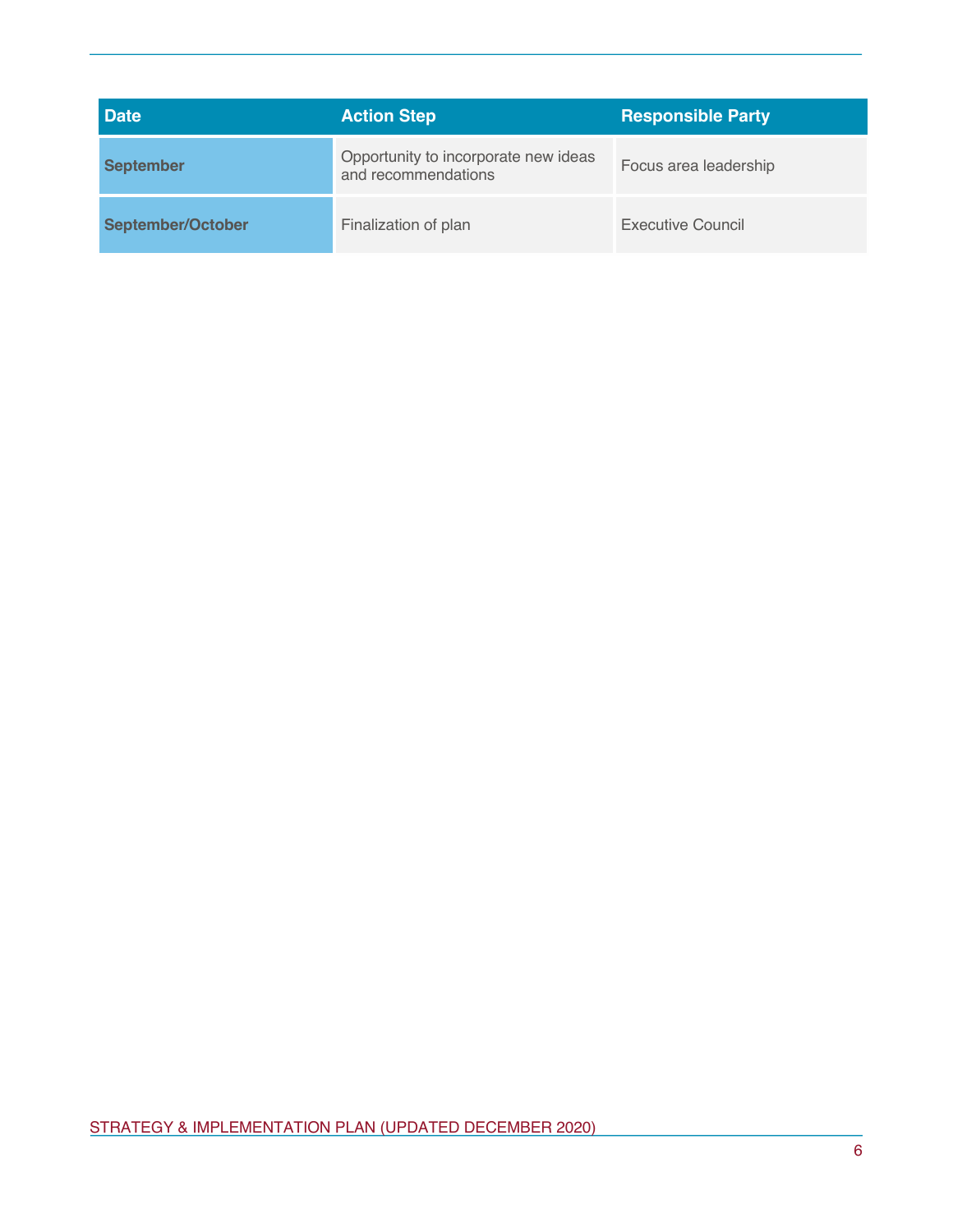# CLIMATE FOCUS AREA

**GOAL:** *Create shared responsibility for building, maintaining, and improving an inclusive school climate to increase appreciation of and respect for diverse backgrounds, as well as multiple and intersectional identities. Because activities in all focus areas matter for the Humphrey School's climate, the goals of this area focus on coordinating across elements of the plan and ensuring that important issues that sit between areas do not get ignored.*

**OBJECTIVE I:** Create and foster opportunities for community building among and between administrators, faculty members, staff, students, and alumni.

#### **Strategy:**

- Support core student groups related to equity and inclusion efforts.
- Provide the Humphrey community with a baseline for activity and engagement in equity and inclusion effort.
	- o Annual kickoff
	- o Courageous conversations during the academic year
	- o Mini-grant / project opportunity
	- o Annual closing event
- Sponsor and organize annual Equity and Inclusion Research Symposium.
- Strategically link strategies and efforts.
	- o Link Diversity Paper Award to Equity and Inclusion Research Symposium
	- o Facilitate dialogue across students, staff, and faculty regarding issue of equity and inclusion in the broader Humphrey community

**2020 Update:** In the past year, we have made progress on this objective. We are using the student retention strategy as a guide for supporting student groups, although one barrier is limited funds for student groups available for EIC specific initiatives and programming. The pandemic prohibited our ability to hold the 2020 Research Symposium, but we are pursuing a virtual option for 2021.

**OBJECTIVE II:** Provide leadership and oversight for operational structure and processes related to annual Equity and Inclusion Council efforts.

- (Re)structure, define, and communicate the institutional structure related to equity and inclusion efforts at the School.
- Define and communicate annual mileposts and access points for members of the Humphrey community.
- Organize and facilitate annual processes related to equity and inclusion efforts (see previous objective).
- Communicate—directly and indirectly—annual equity and inclusion mission, goals, objectives, strategies, and opportunities to the Humphrey community.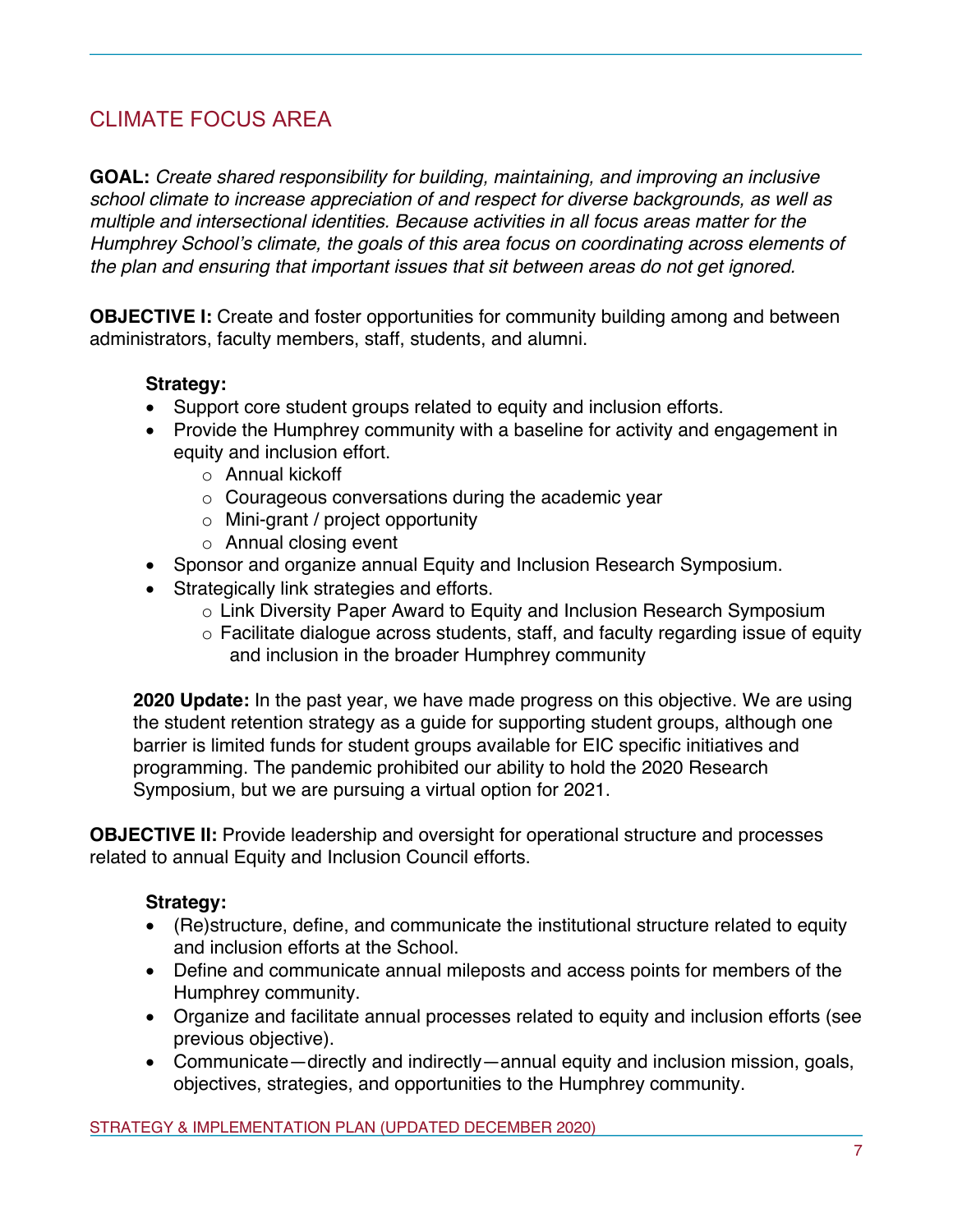**2020 Update:** We have held multiple community meetings on equity and inclusion efforts to advance communication. The kick-off meeting occurred on September 23. Additional oversight to address mileposts and approvals was implemented in 2020, with the equity and inclusion plan now being approved by the Executive Council.

**OBJECTIVE III:** Provide leadership and oversight for strategic planning structure and processes related to annual Equity and Inclusion Strategic Plan and its implementation.

## **Strategy:**

- Communicate—directly and indirectly—annual equity and inclusion mission, goals, objectives, strategies, and opportunities to the Humphrey community.
- Initiate and facilitate the annual process of reviewing and revising goals, objectives, strategies, and actions for the seven functional areas.
- Compile and present annual goals, objectives, strategies and actions to the Humphrey community via annual kickoff event.
- Initiate and facilitate the annual process of evaluating progress goals, objectives, strategies, and actions for the seven functional areas.

**2020 Update:** Additional supervision of EIC was implemented in 2020, with the Equity and Inclusion Council now being overseen by the Executive Council. We are in the process of scheduling 2021 kick-off of this work.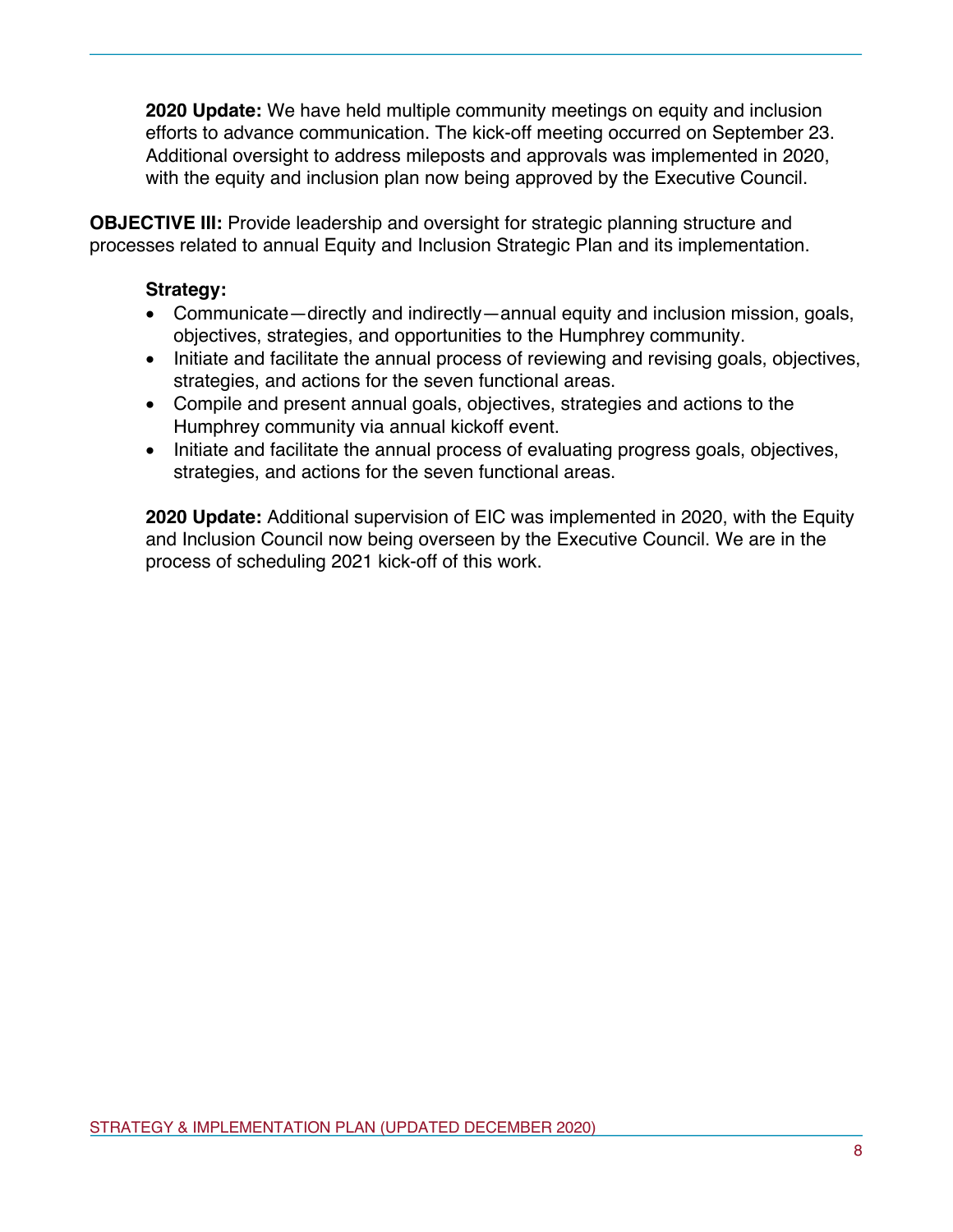# COMMUNICATION FOCUS AREA

# **INTRODUCTION**

During the 2018–2019 school year, we made progress on the goals set in the Equity and Inclusion Plan, particularly our goal to "integrate equity and inclusion efforts into all communications initiatives and highlight work taking place within the Humphrey School." As a result of this increased intentionality, we have increased opportunities for diverse communities to engage with the Humphrey School through events like the Public Leadership Awards. We have also started to build a larger library of stories that strategically highlight all students, while ensuring that each program is being promoted in a regular routine schedule.

In looking to refresh our goals, we felt that the same goals should remain, with the addition of adding an intentional focus on increasing efforts around accessibility.

**GOAL:** *Create communications plan and identify opportunities to highlight and expand understanding of Humphrey School equity and inclusion efforts.*

**OBJECTIVE I:** Provide information about Humphrey School equity and inclusion efforts.

#### **Strategy:**

- Build awareness on what the Humphrey School and its leadership is committed to in regard to its equity and inclusion plan.
- Utilize web, social media, and print communications to highlight equity and inclusion efforts.

**OBJECTIVE II:** Provide leadership and oversight for external and media relations pertaining to equity and inclusion efforts at the Humphrey School.

## **Strategy:**

- Develop materials and one-pagers for use that highlight Humphrey efforts and progress.
- Identify markets for the Humphrey School to showcase its equity and inclusion efforts.
- When there is data to back progress on all plan measures, secure at least two conference opportunities for the Humphrey School to present on equity and inclusion efforts.

**GOAL:** *Integrate equity and inclusion efforts into all communications initiatives and highlight work taking place within the Humphrey School.*

**OBJECTIVE I:** Develop a content calendar that ensures diversity of voices and stories.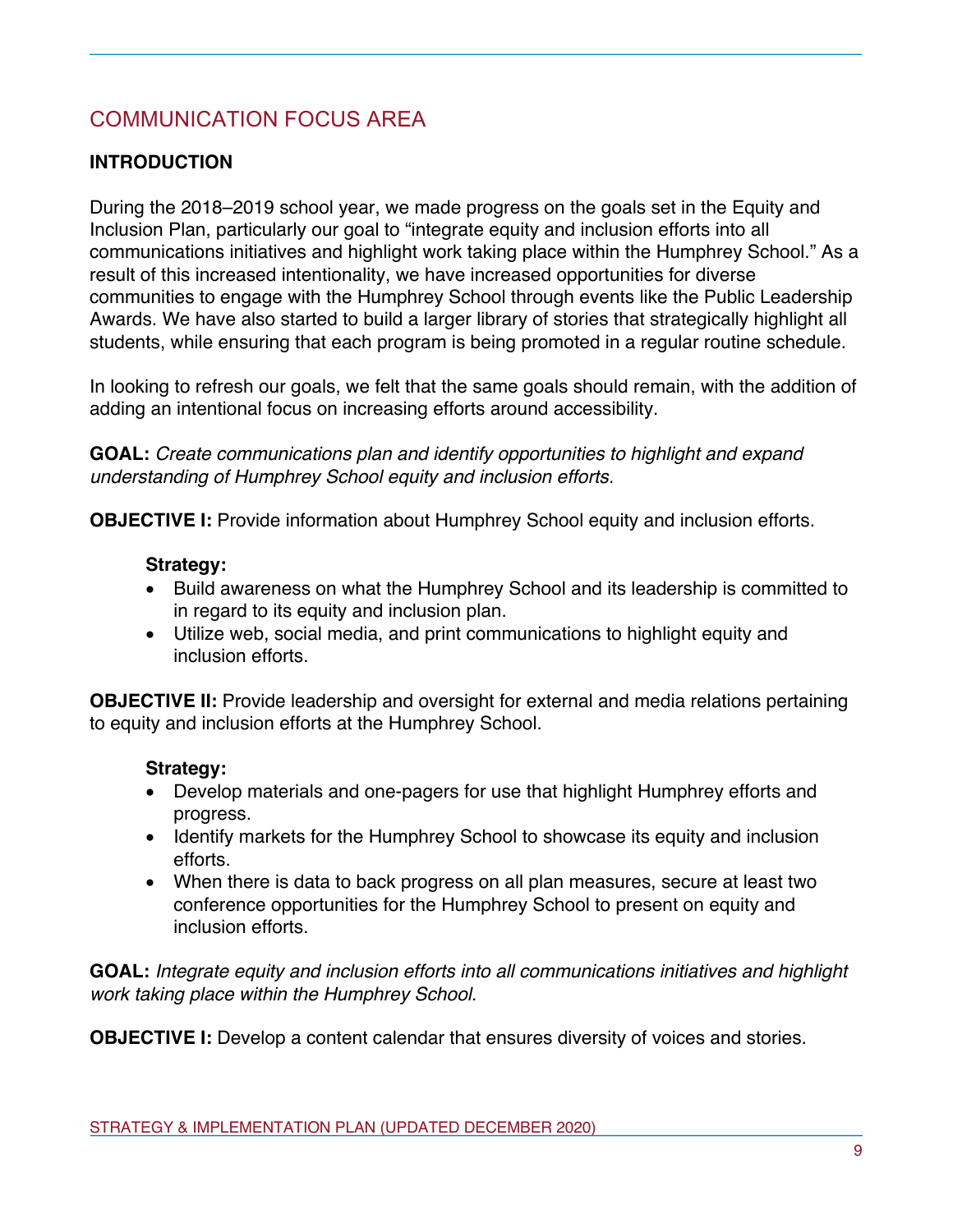# **Strategy:**

- Create an intentional focus on:
	- o Equal highlighting of student, faculty, staff, and alumni stories
	- $\circ$  Fair distribution of stories with a local, state, national, and global impact
	- $\circ$  Equitable percentage of voices in regard to age, race/ethnicity, gender, LGBTQ, and veteran status
	- o Balance of story topics across all degree and certificate programs
- Complete a yearly assessment of stories published on multiple platforms.

**OBJECTIVE II:** Work with faculty and staff to ensure a wide variety of voices from within the School are highlighted in the media through interviews and placement of commentaries.

**OBJECTIVE III:** Work to advance Humphrey leadership goal of equity and inclusion in school events by integrating a focus on equity and inclusion into process and planning efforts.

# **Strategy:**

- Review and update Humphrey equity and inclusion guidelines for inclusive events guide.
- Undertake a bimonthly review of equity and inclusion guidelines for inclusive events guide, and provide a biannual update on progress to Humphrey leadership.
- Increase Events Digest subscribers to include a broader network.
- Increase focus on accessibility awareness and services available at events.
- Research best practices and bring in outside experts to inform our work.

**OBJECTIVE IV:** Increase efforts schoolwide around accessibility, ensuring the Humphrey School is truly open to all.

- Complete an assessment of document and video accessibility for core courses based on materials provided to students during the 2018–2019 school year.
	- o Provide a report based on findings to faculty and staff as a conversation starter for where we currently are with accessibility and where we should be.
- Compile and provide faculty and staff with a list of resources, trainings, and vendors that will make integrating accessibility into their daily practices a little more manageable.
- Set a new policy that no videos will be added to the external-facing website starting January 1, 2020 without subtitles or a transcription file.
- Require all communications team members to take trainings in accessibility for Microsoft Office, website management, PDFs, videos, and event management.
- Ensure refreshed website launching in 2020 meets state accessibility guidelines.
- Host a community conversation with faculty, staff, and students on the value we place on accessibility, bringing in representatives from the University's Disability Resource Center.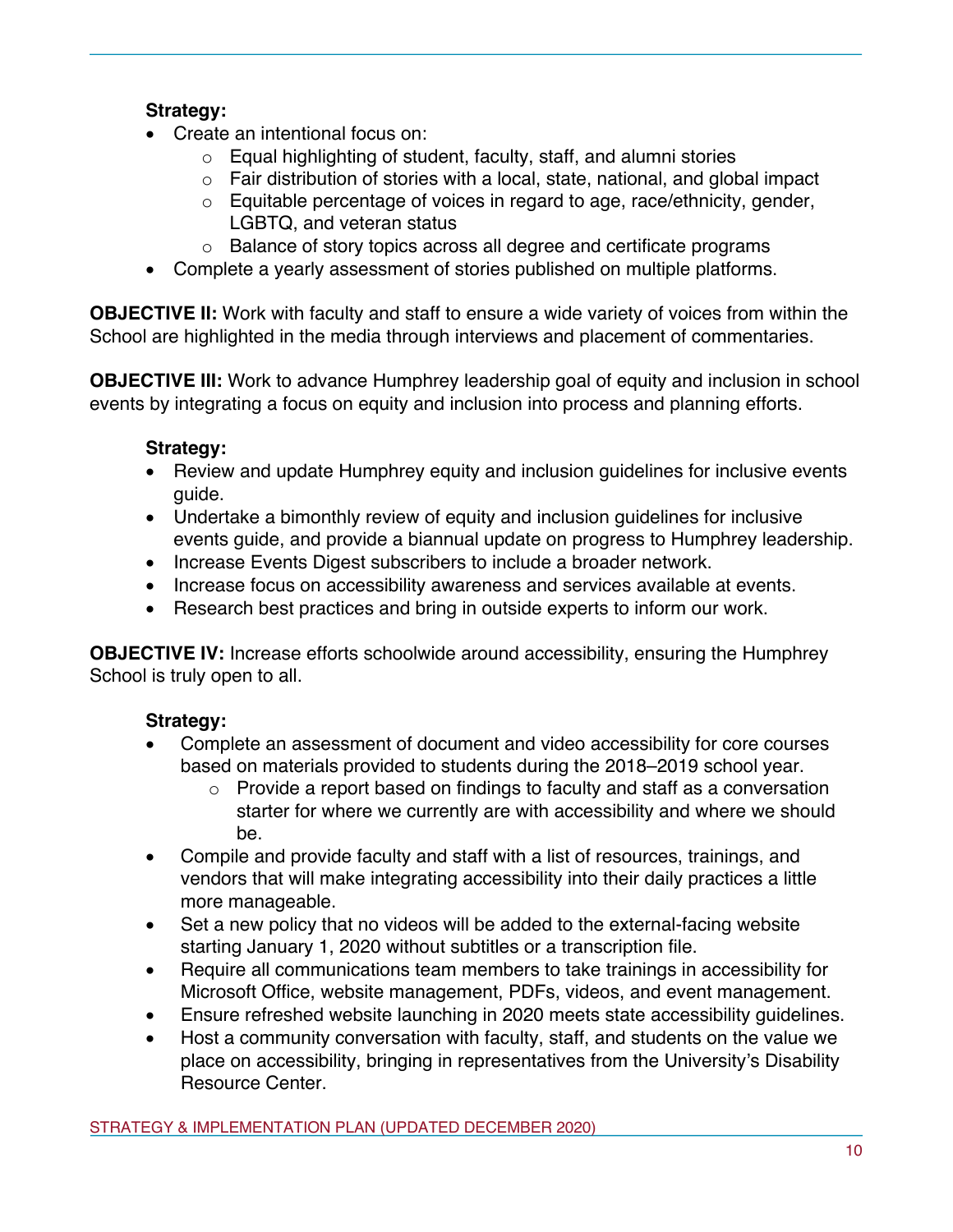# COMMUNITY ENGAGEMENT FOCUS AREA

**GOAL:** *Pursue collaborative approaches to community engagement that value the knowledge in communities from local to global in order to advance research and education to address equity and inclusion.*

**OBJECTIVE I:** Develop a definition of community engagement specific to the Humphrey School's mission and context.

**Strategy**: Develop a strategic direction for community engagement that signals the values of equity and inclusion and establishes priorities.

- Recruit faculty and students to join the current staff-led community engagement working group.
- Engage the community engagement working group in creating a strategic direction for equity and inclusion-focused engagement at the Humphrey School.

**2020 Update:** We have added "repair of harm and reciprocal resilience" to vision for engagement and research. We are also meeting with Alumni Equity & Justice committee; gathering list of students, faculty and staff to serve on committee; and soliciting ideas for community members for committee.

**OBJECTIVE II:** Create deep and long-term partnerships with diverse external organizations and institutions to advance engaged research and education to address equity and inclusion.

**Strategy:** Create or sustain relationships with local and state policy, advocacy, and service organizations that focus on equity and inclusion issues.

- Work with the External Relations Committee to identify five to seven organizations annually that are focused on equity and inclusion issues and that are not already connected with Humphrey School; set up meetings with their leadership to explore future collaboration and offer personal invitations to Humphrey School events.
- Identify and promote local and state equity and inclusion-related committee and task force membership opportunities to Humphrey School students, staff, and faculty.

**Strategy:** Formalize access to the Humphrey School for small and lower-resourced organizations.

- Work with the Humphrey School communications and events staff to review and update the equity and diversity guidelines for developing Humphrey School event programming and creating accessible and inclusive meetings or events documents. Communicate about these documents to faculty, staff, and student groups to enhance awareness and gather feedback for future updates.
- Work with the Conference Center to continue to expand access to the Josie R. Johnson Community Room by building on the current partnership with the Brian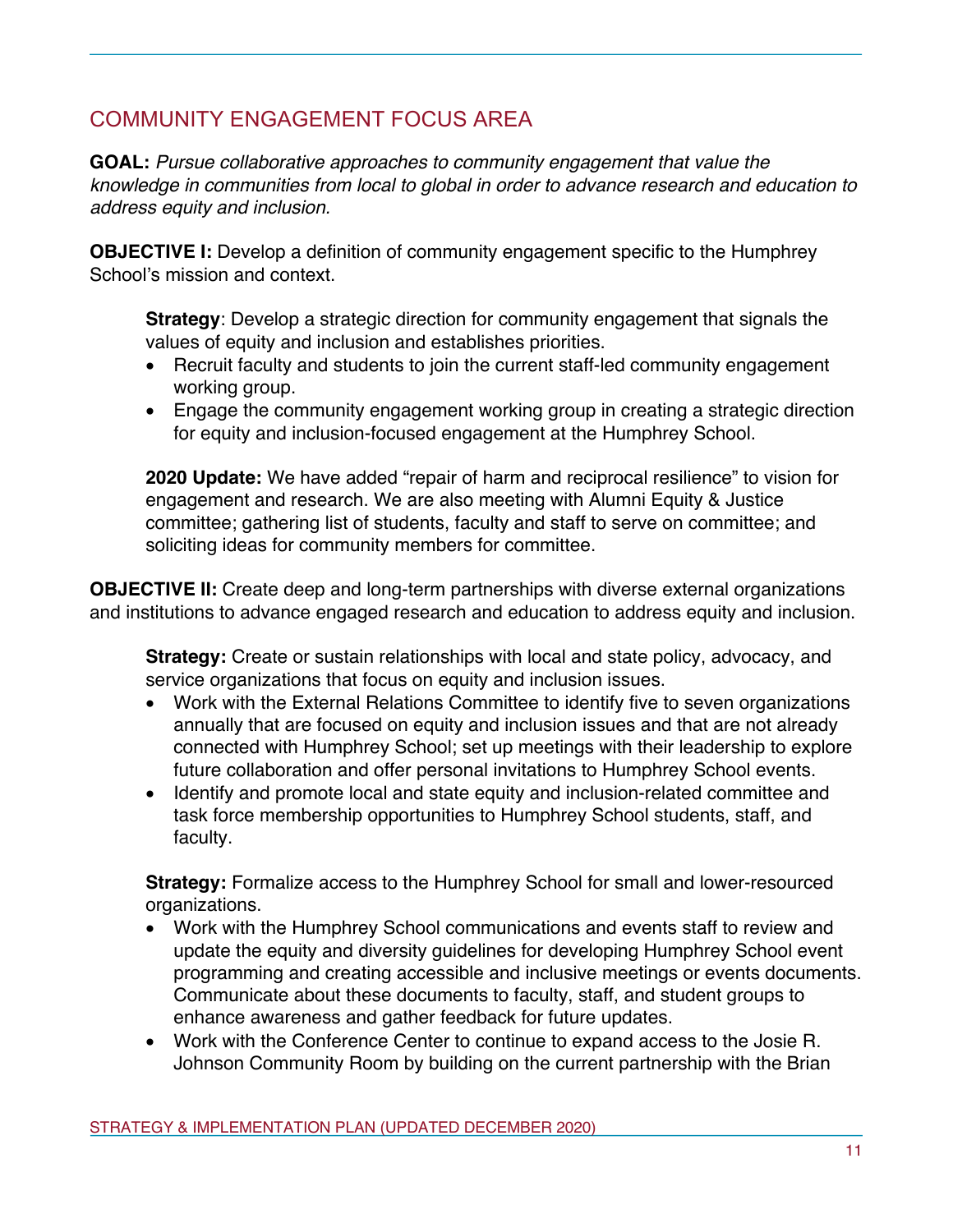Coyle Center to establish a broader memorandum of understanding with other Cedar-Riverside organizations.

• Work with the Humphrey School communications and events staff to annually review and refresh the Humphrey School event vendor list to identify new womenand minority-owned businesses; communicate about the list to faculty, staff, and students, as well as UMN and external Conference Center users, to enhance awareness and gather feedback for future updates.

**OBJECTIVE III:** Collaborate with University of Minnesota research, education, and servicefocused units to build partnerships for greater community impact and engagement on equity and inclusion.

**Strategy:** Explore partnerships with external-facing units to connect with communities and organizations working on equity and inclusion issues.

- Continue to promote Humphrey School engagement with the Hennepin-University Partnership to identify new opportunities for collaboration with Hennepin County on research and education.
- Continue to explore new and enhanced collaboration with the Urban Research and Outreach-Engagement Center (UROC) on research and education.
- Explore opportunities to sustain connections with the Cedar-Riverside neighborhood via collaboration with the Office of Public Engagement.

**2020 Update:** We are setting up meetings with CLA Humanities HUB and UROC to discuss potential partnerships on this strategy.

**Strategy:** Identify best practices for assessing community impact and engagement.

- Review approaches to assessing community impact and engagement used by peer schools, U of M Extension, and the Office of Public Engagement.
- Work with the Communications teams to create an ongoing method for assessing and communicating about community impact and engagement.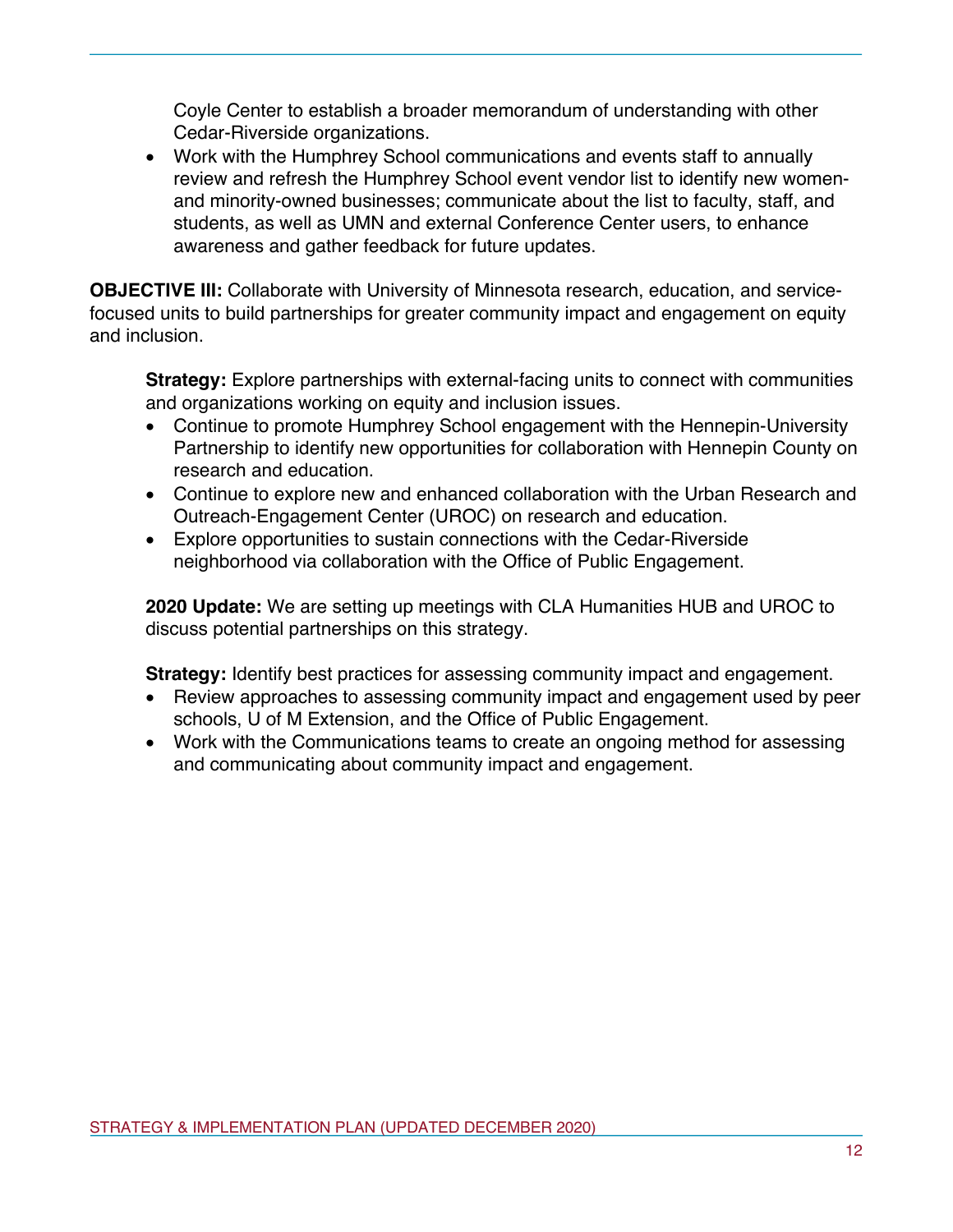# CURRICULUM

**GOAL:** *Equip students with the knowledge and skills needed to effectively engage equity and inclusion in the realm of public affairs.*

**OBJECTIVE I:** Increase the breadth and depth of learning related to equity and inclusion through the development of new courses and workshops.

#### **Strategy:**

- Collaborate with University of Minnesota partners in Acara and the Resilient Communities Project (RCP) to develop and deliver an introduction to communityengaged learning workshop (Ethical Engagement for the Public Affairs Professional), with an emphasis on ethics and cultural sensitivity.
- Explore the possibility of developing an Equity and Inclusion Capstone.

**2020 Update:** This section features new strategies as we completed previous goals by delivering a Community-Engaged Research and Practice workshop series in Fall 2019. We also worked with RCP to assess the rollout of the Fall 2019 co-curricular workshop series and determine next steps on developing content and potential for course-based delivery. Presented at Spring 2020 Office of Public Engagement Conference to gain additional feedback from conference attendees in a facilitated discussion on knowledge and skills development for community-engaged research and practice. We will continue to review new course offerings; assess partnership model with Voices for Racial Justice (Walsh); and work with the Curriculum Committee to review integration of DEI with curriculum and role in core content before further individual course development.

**OBJECTIVE II:** Improve the process and tools used to assess the equity and inclusion content of current courses.

- Build on the success of the 2018–2019 Urban and Regional Planning pilot process for reviewing and workshopping syllabi (including suggestions to enhance the diversity of readings and materials) to scale across other degree programs.
	- $\circ$  Share process and materials used by Master of Urban and Regional Planning (MURP) program to pilot syllabus review process with each DGS
	- $\circ$  Discuss timeline and needed supports to expand review process across degree programs at spring 2020 DGS meeting
- Conduct an accessibility assessment of course sites/material and identify best practices for improvement.
	- o Collaborate with Communications team to assess accessibility of documents and videos on Canvas course sites in spring 2020
	- o Develop recommendations for improving accessibility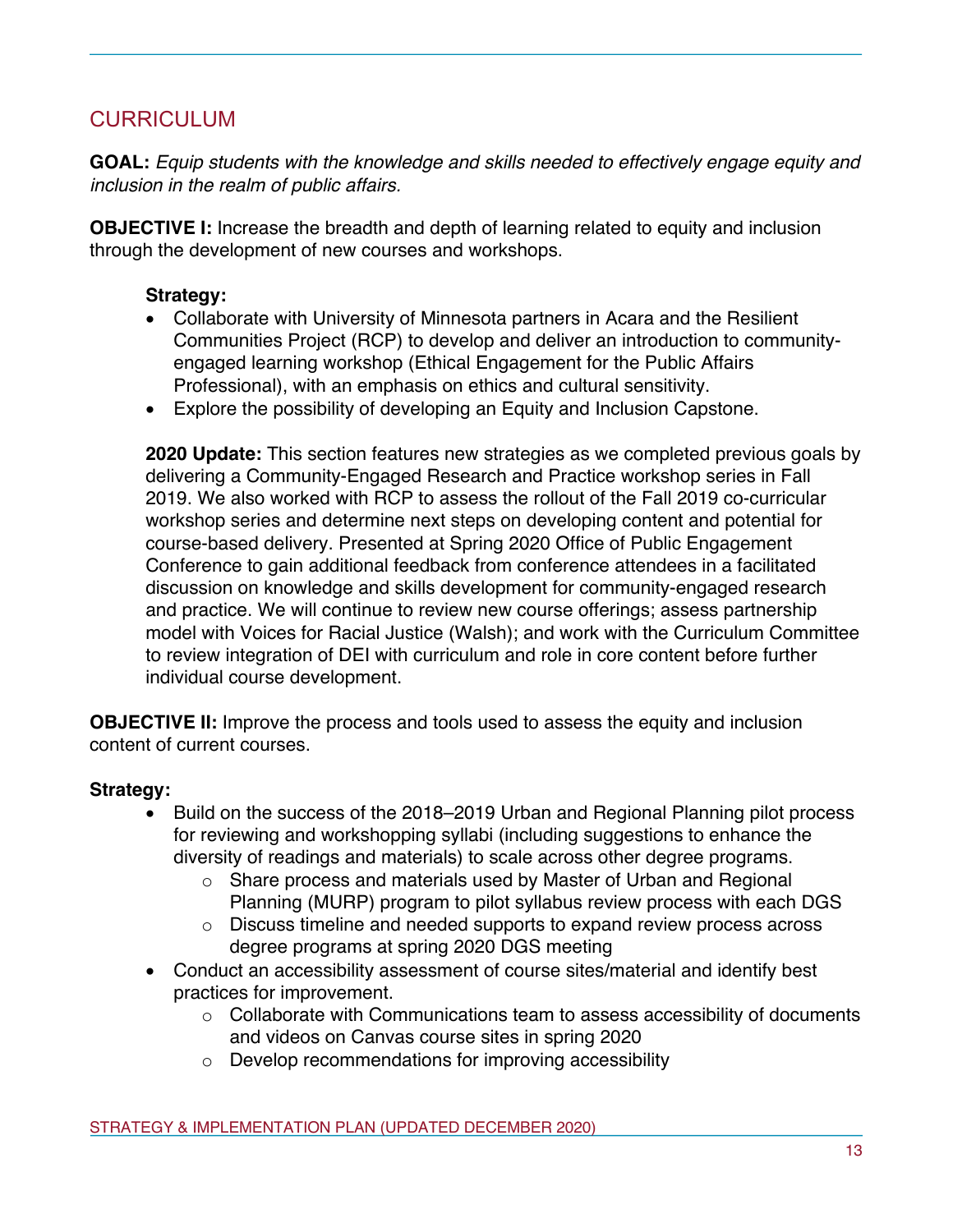- Work with Public Affairs Student Association's (PASA) Curriculum Committee chair to collect feedback from current students regarding the overall presence and effectiveness of equity and inclusion content in the curriculum.
	- o Work with PASA to design a new process for curriculum feedback by degree program and support student leaders in implementation
	- o Deliver curriculum feedback reports to Curriculum Committee in spring 2020

**2020 Update:** This work is ongoing. Over the last year, we shared process and materials used by MURP program to pilot syllabus review process with all DGSs. We collaborated with Communications team to assess accessibility of documents and videos on Canvas course sites in Spring 2020. We also began working on strategy to create resources for community-wide improvement in digital accessibility awareness and practice. Our work with PASA's Curriculum Committee is postponed due to the COVID-19 pandemic.

**OBJECTIVE III:** Offer faculty and staff professional development opportunities and highlight promising practices that will help them improve the frequency and richness of classroom discussions that focus on equity and inclusion.

## **Strategy:**

- Engage faculty, including adjuncts, in faculty retreats and other venues in learning from each other and other experts about best practices in integrating equity and inclusion content in the curriculum.
	- $\circ$  Continue practice of holding space in annual fall faculty retreat to discuss tips and challenges for integrating and enhancing equity and inclusion content in the curriculum
	- $\circ$  Continue practice of providing training and support to adjunct faculty, during at least one of their biannual meetings, in enhancing equity and inclusion content in their courses
	- o Work with Associate Dean to identify additional opportunities to engage faculty and highlight their work in equity and inclusion
- Collaborate and consult with professional associations (e.g., Network of Schools of Public Policy, Affairs, and Administration) and other appropriate bodies (e.g., University Leadership Council on Diversity and Inclusion in Public/International Affairs Programs).
	- o Communicate learnings, resources, and promising practices via appropriate faculty body (e.g., Curriculum Committee, faculty retreat)

**2020 Update:** This work is ongoing and will be recurring. Engaging with faculty and adjuncts has emerged as a priority focus for the AY 2020-21 Curriculum Committee. Specifics are currently in development with new goals and targets expected by the end of Fall 2020.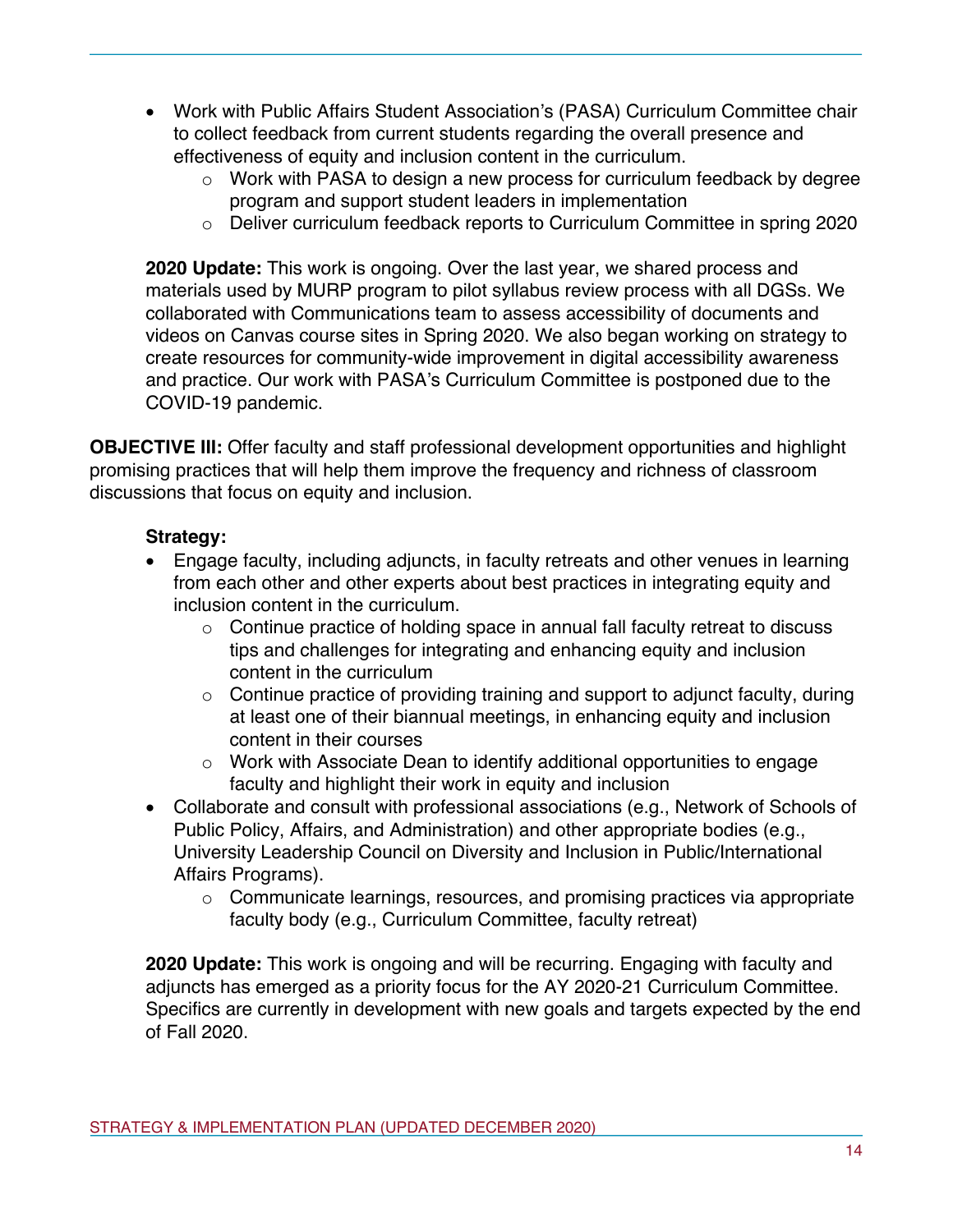# RECRUITMENT AND RETENTION: FACULTY AND STAFF

**GOAL:** *Recruit and retain faculty and staff that is reflective of the communities we serve.*

**OBJECTIVE I:** Recruitment and hiring for faculty and staff

## **Strategy:**

- Review and reaffirm guidelines for recruiting and hiring staff and faculty from diverse backgrounds.
- Ensure all employees are aware of and follow guidelines for recruiting and hiring staff and faculty from diverse backgrounds.
- Ensure all administrative directors and search committees are aware of and follow the quidelines.
- Ensure implicit bias training is provided for all search committees and develop inclusive interviewing habits.
- Develop an inclusive definition of talent management and recruit, develop, and retain employees with diverse backgrounds and perspectives.

## **OBJECTIVE II:** Orientation and onboarding

## **Strategy:**

- When onboarding new employees, include information about the Equity and Diversity Certificate Program as well as an incentive program for certificate completion.
- Provide ongoing training opportunities and information in the areas of unconscious bias in the search and selection process.
- Incorporate "stay interviews" and post-exit interviews. Both tools are effective ways to accurately identify the reasons why employees stay at the School and causes/reasons they leave (i.e., turnover); HR will provide School leaders with data as it relates to diversity retention and turnover on a quarterly basis.
- Connect employees to resource groups and networks in order to help increase the percentage of women and underrepresented minority groups as well as fostering an inclusive environment throughout the University.

## **OBJECTIVE III:** Professional development and retention

- When onboarding new employees, include information about the Equity and Diversity Certificate Program as well as an incentive program for certificate completion.
- Provide ongoing training opportunities and information in the areas of unconscious bias in the search and selection process.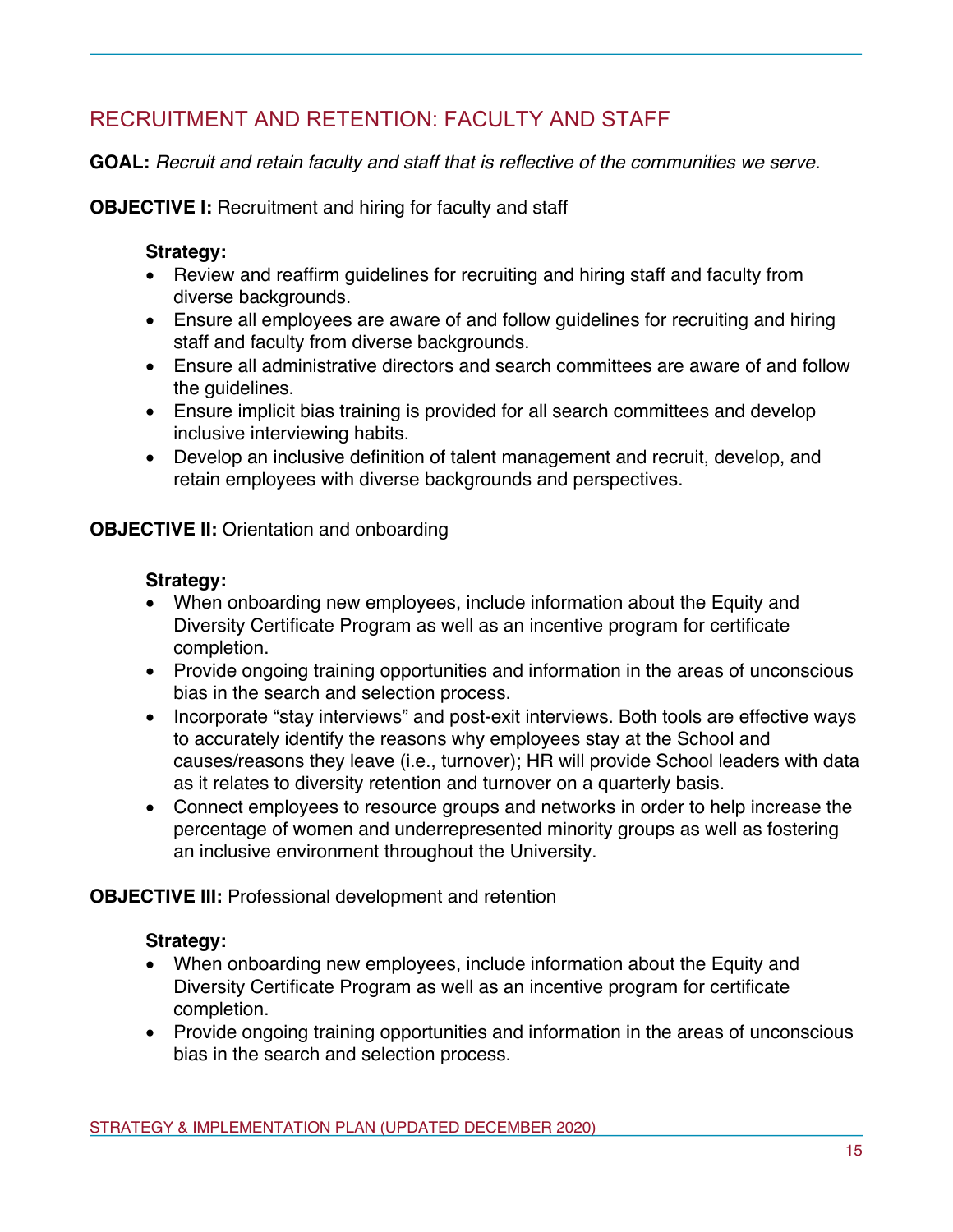- Incorporate "stay interviews" and post-exit interviews. Both tools are effective ways to accurately identify the reasons why employees stay at the School and causes/reasons they leave (i.e., turnover); HR will provide School leaders with data as it relates to diversity retention and turnover on a quarterly basis.
- Connect employees to resource groups and networks in order to help to increase the percentage of women and underrepresented minority groups as well as fostering an inclusive environment throughout the University.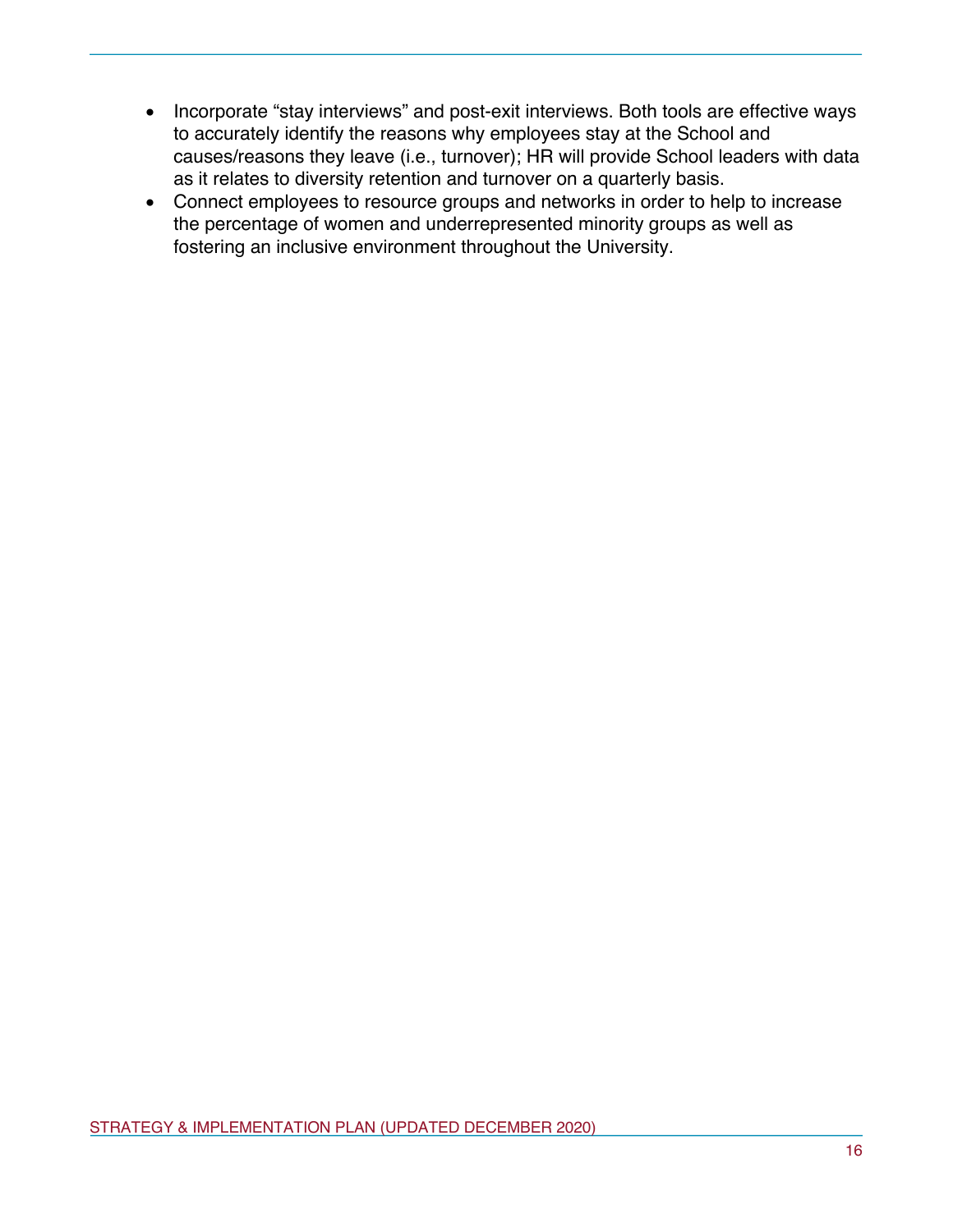# RECRUITMENT: STUDENTS

**GOAL:** *Recruit a student body that is reflective of the communities we serve.*

**OBJECTIVE I:** Develop and execute a recruitment strategy that reaches a diverse prospective student population.

## **Strategy:**

- The admissions team participates in Graduate Fairs across the Twin Cities, Greater Minnesota, and across the Country. Our goal is meet prospective students where they are and help them discover all the Humphrey has to offer them. We also hold virtual sessions online in order to give access to international students.
- The admissions team visits undergraduate classes at the UMN Twin Cities and UMN Morris Campus to present to undergraduate students in political science, economics, and social sciences in order to illuminate how the Humphrey School could help them actualize their goals. Our faculty are also great partners in this area, visiting undergraduate classes in STEM and Urban Planning.
- The Humphrey is an annual sponsor of the Minnesota Non-Profit Council (MCN) Conference, The Association of Professional Schools of International Affairs (APSIA) Diversity Conference, and the Public Policy and International Affairs (PPIA) Conference. These sponsorships give us the opportunity to participate in recruitment opportunities, allows us to include Humphrey materials in participants welcome packages, and allows us to do targeted follow up with participants.
- We hold monthly Information Sessions at the Humphrey School for those interested in coming to campus. We hold these sessions over the lunch hour or in the evenings to accommodate prospective students who work full time.
- The admissions team regularly meets with students 1:1 in person, on the phone, or virtually. Our goal is to give the student all the information they need to make an informed decision about the Humphrey School as well as how to build a strong application.

**2020 Update:** This work is ongoing. Due to the COVID-19 pandemic, we had to shift many of these efforts to a virtual format. In the fall of 2019, we welcomed our most diverse class in the past five years.

**OBJECTIVE II:** Develop and nurture pathways for underrepresented students to gain access to the Humphrey School.

# **Strategy:**

• The Humphrey School of one of only five Public Policy/International Affairs Schools that hosts a Junior Summer Institute (JSI). The JSI is an initiative of the PPIA program. It involves hosting 20 fellows from underrepresented backgrounds who are going into their senior year of college. The program is designed to prepare the Fellows for graduate school in Public Policy or International Affairs. The program is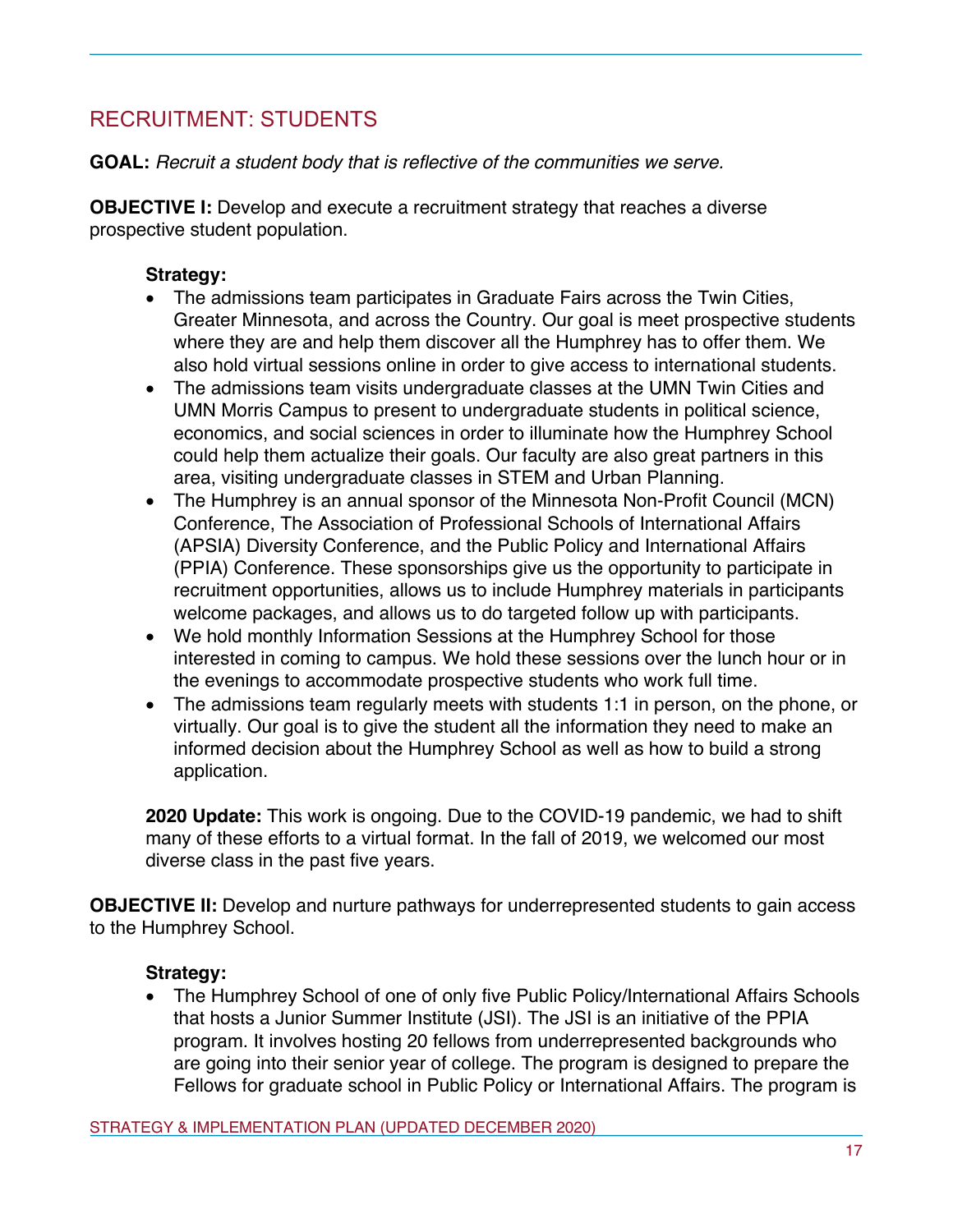a seven-week residential experience where students take courses (Policy Analysis, Economics for Policy, Statistics, Qualitative Analysis, participate in co-curricular activities and field trips. We have hosted a JSI since 2017.

- Public Service Weekend is another PPIA initiative supported through NASPAA, the membership association of graduate programs in public administration, public policy, and public affairs. These service weekends give underrepresented undergraduate students an opportunity to see Public Affairs in action. The Humphrey School hosts a PSW every other year.
- Strategic Outreach to Organizations that work with undergraduate diverse students (McNair Scholars, Trio) to build relationships with advisors and serve as resource to students. Each summer, the Humphrey Admissions team meets with prospective students from the McNair program who are interested in Public Affairs.

**2020 Update:** This work is ongoing. Due to the COVID-19 pandemic, we had to shift to a virtual format. We have several JSI Alumni who have enrolled in the Humphrey School (or other top graduate programs).

**OBJECTIVE III:** Use Humphrey Scholarship funding strategically to matriculate diverse student body.

# **Strategy:**

- Review Humphrey merit aid awarding process to incorporate best practices.
- Use Humphrey funding to ensure a diverse class that is reflective of the communities we serve by identifying admitted students who meet the criteria for merit aid.

**2020 Update:** 84 percent of BIPOC students received merit aid.

**OBJECTIVE IV:** Work closely with HHH community (communications, faculty, student services, and alumni) to build awareness, relationships, opportunities, etc.

# **Strategy:**

• Partner with stakeholders to continue to build and promote the Humphrey brand.

**2020 Update:** Worked closely with communications to build a more prospective student friendly website that has resulted in increased communication and connections. Met with all program Directors and created custom information sessions for their programs. Meet monthly with student services and advancement to review operations.

**OBJECTIVE V:** Ensure admission committee is diverse across a broad spectrum (programs, tenured and tenure-track faculty, race, gender, discipline).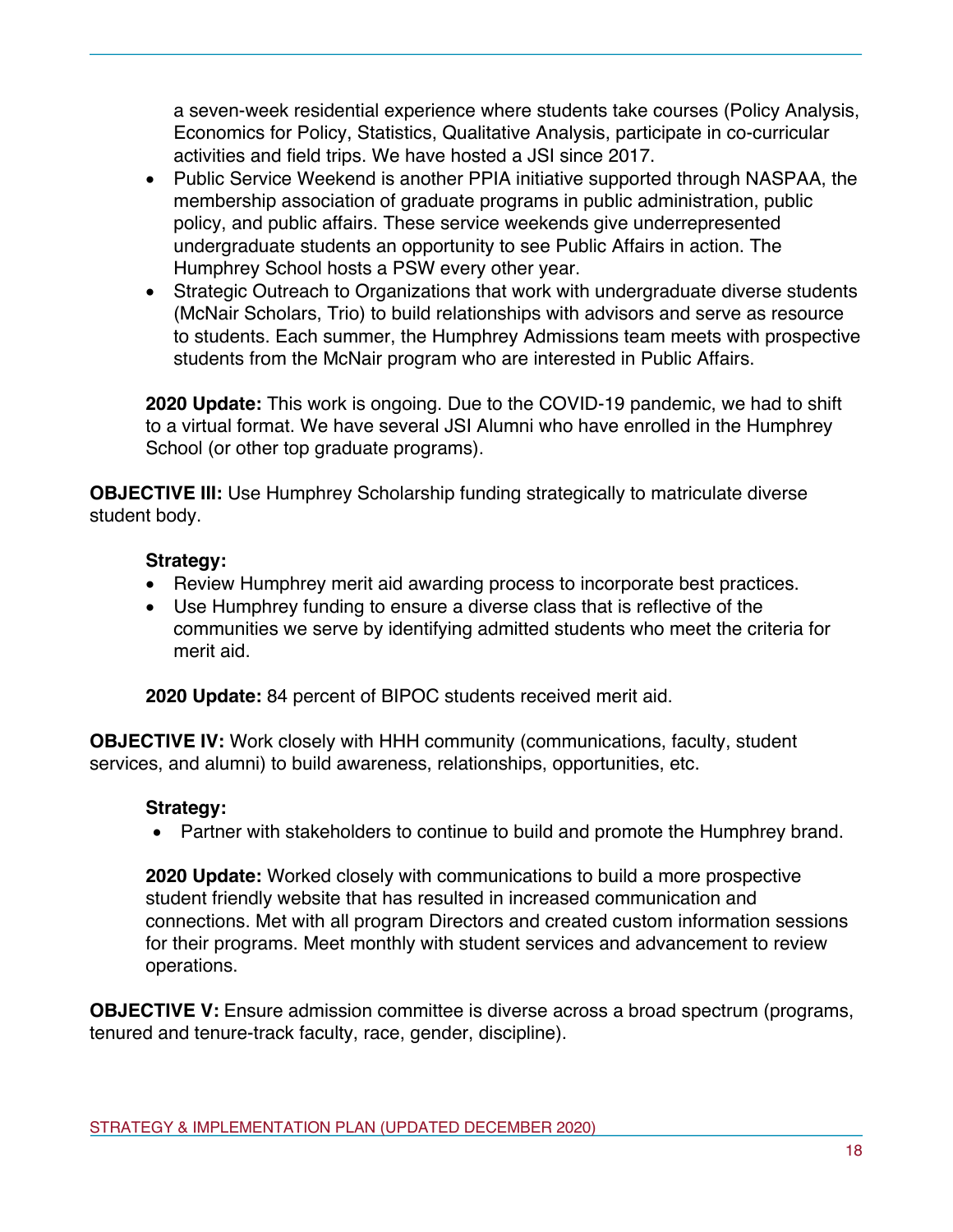#### **Strategy:**

• Humphrey leaderships appoints faculty reviewers from across a broad spectrum.

**2020 Update:** This is ongoing. Our admissions reviewers continue to be diverse across a broad spectrum.

**OBJECTIVE VI**: Ensure a holistic admission review (training on implicit bias, best practices, etc.).

## **Strategy:**

- Use best practices as prescribed by The University of Minnesota graduate school. Admissions staff has been trained on best practices and eliminating implicate bias. The admissions staff has worked with admissions reviewers to ensure best practices.
- Review unintentional barriers to access and make changes when appropriate.

**2020 Update:** The Humphrey Faculty eliminated the GRE requirement due to the global pandemic. We will collect data to review if this will be a permanent change.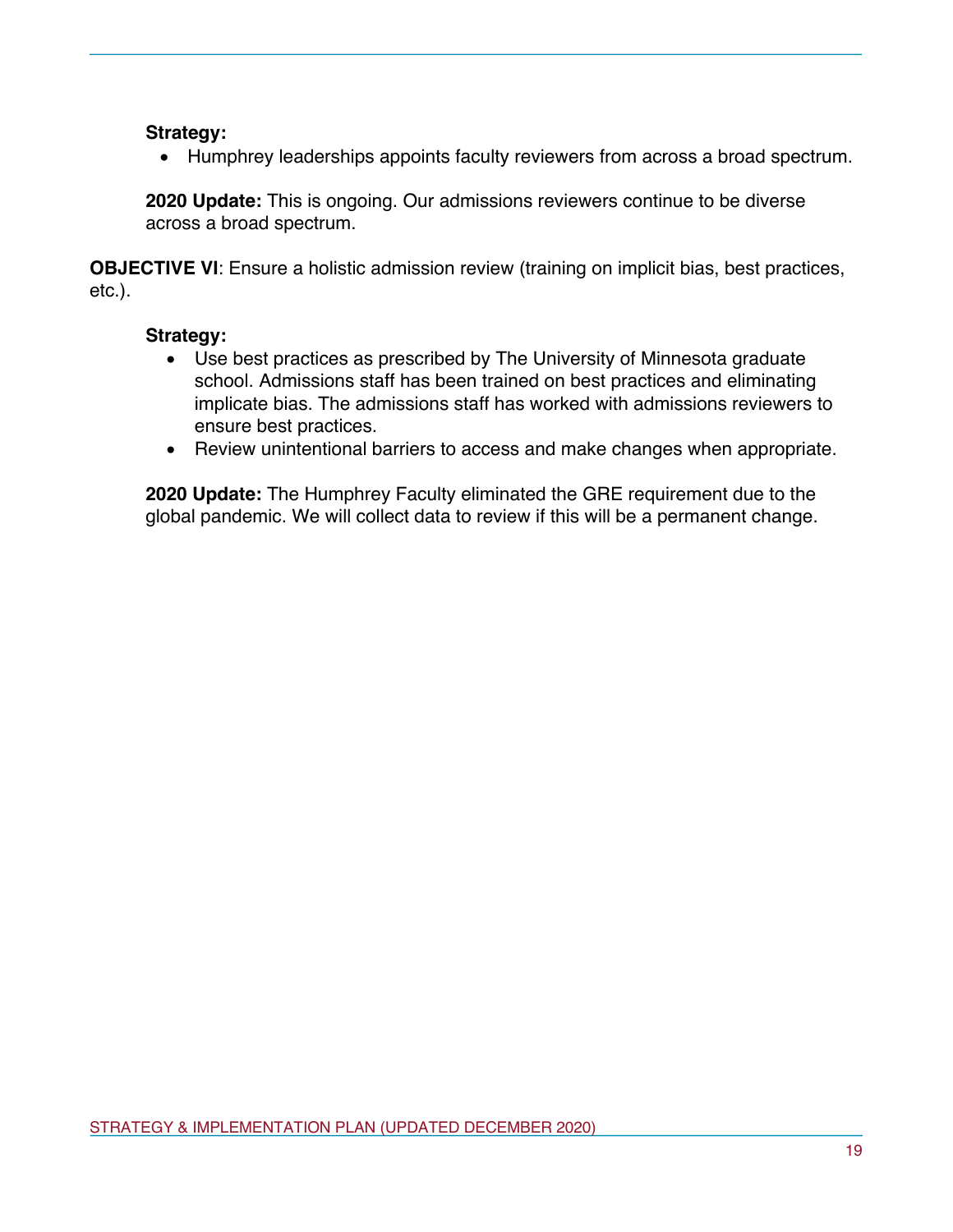# RETENTION: STUDENTS

**GOAL:** *Create shared responsibility for retention efforts of students regarding the improvement and resources and support for students from the time they begin their coursework at the Humphrey School through the time of degree conferral.*

**OBJECTIVE I:** Create and foster opportunities for community building among and between students from marginalized backgrounds and identities and their allies.

## **Strategy:**

- Support core student groups related to equity and inclusion efforts.
	- o Gender, Sex, and Policy Events Committee (GSPEC); Humphrey Students of Color Association (HSOCA); Humphrey International Student Association (HISA); Humphrey Association for Health, Accessibility, and Wellness (HAHAW); and Public Affairs Student Association (PASA)
- Strategically link strategies and efforts.
	- o Link supplemental funds for Humphrey student groups to equity and inclusion programming
	- o Sponsor retreat opportunities for students from a variety of backgrounds to socialize and discuss substantive equity and inclusion issues

**2020 Update:** The first strategy was new for the March 2020 update. We have made plans to ensure progress and will start engagement with Student Groups in March 2021. In terms of the strategy around sponsoring retreat opportunities, a virtual retreat will be scheduled in April/May 2021.

**OBJECTIVE II:** Develop and nurture pathways for underrepresented students to gain access to the Humphrey School.

## **Strategy:**

- Provide annual reporting to the director of graduate studies for each degree with respect to retention of students enrolled in their programs.
- Consult with degree programs regarding the needs of marginalized students and any potential barriers in relation to persistence to degree completion.
- Initiate and facilitate the annual process of evaluating retention efforts, challenges, and actions for degree-specific programs.

**2020 Update:** We provided annual reporting to the director of graduate studies in August 2020. This will be a recurring effort. We held meeting with degree programs on the needs of marginalized students/potential barriers in fall 2020. We are scheduled to complete an assessment of retention efforts by April 2021.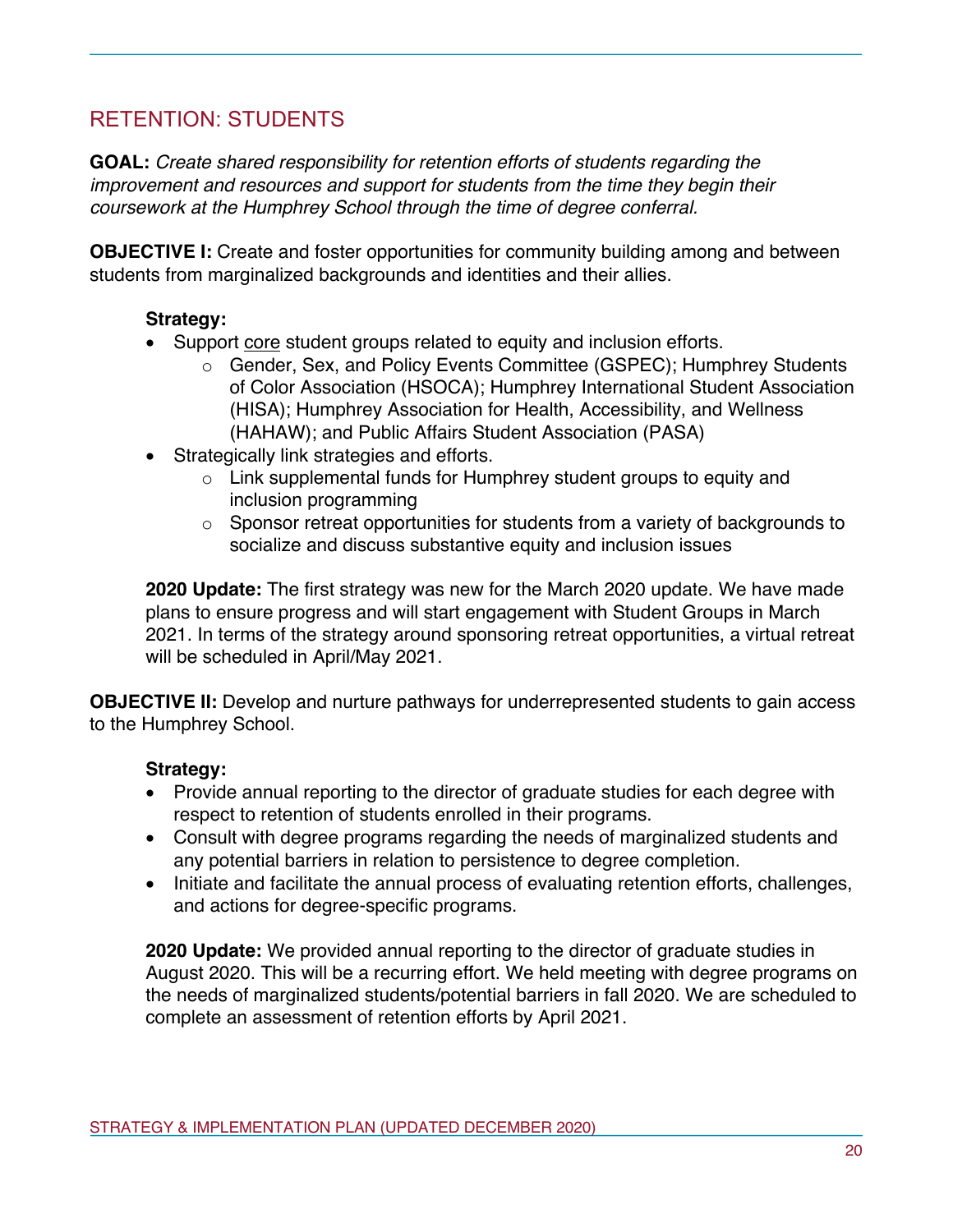# RESEARCH

**GOAL:** *Increase the quantity and impact of research focused on issues of equity and inclusion to advance the public good.*

**OBJECTIVE I:** Identify and cultivate research funding opportunities focused on equity and inclusion issues.

**Strategy:** Actively engage with internal and external research funders to increase research funding for equity and inclusion.

- Meet annually with UMN research centers (e.g., Center for Transportation Studies, Institute on the Environment, Institute for Advanced Study) to explore collaboration on supporting and seeking equity and inclusion-focused funding opportunities.
- Promote Humphrey School faculty submissions to equity-focused Grand Challenges Research Initiative funding opportunities.
- Meet annually with key external research funders (e.g., foundations, state and local governments) to explore collaboration in supporting and seeking equity and inclusion-focused funding opportunities.

**2020 Update:** This strategy is actively in progress. We created a DEI matching fund for faculty who apply for UMN grants to do research on equity, inclusion, and harm reduction; are connecting with Scholarly Publishing and Academic Resources Coalition (SPARC) to form proposal for Kellogg 2030 Racial Equity multi-year program; have had discussions with CDES on design justice collaborations; and also are having discussions with Black Midwest Initiative on collaborations on internal and external grants.

**OBJECTIVE II:** Highlight Humphrey School expertise in equity and inclusion issues to internal and external audiences and collaborators.

**Strategy:** Communicate about the impacts of equity and inclusion research and the unique expertise of Humphrey School researchers to examine equity and inclusion issues.

- Support Humphrey School researchers in developing op-eds on equity and inclusion issues.
- Use multiple communication channels to highlight Humphrey School research on equity and inclusion issues.
- Nominate Humphrey School researchers and projects for UMN and external awards that honor equity and inclusion-focused research.
- Explore funding opportunities to support an annual award to honor Humphrey School research and/or researchers each year.